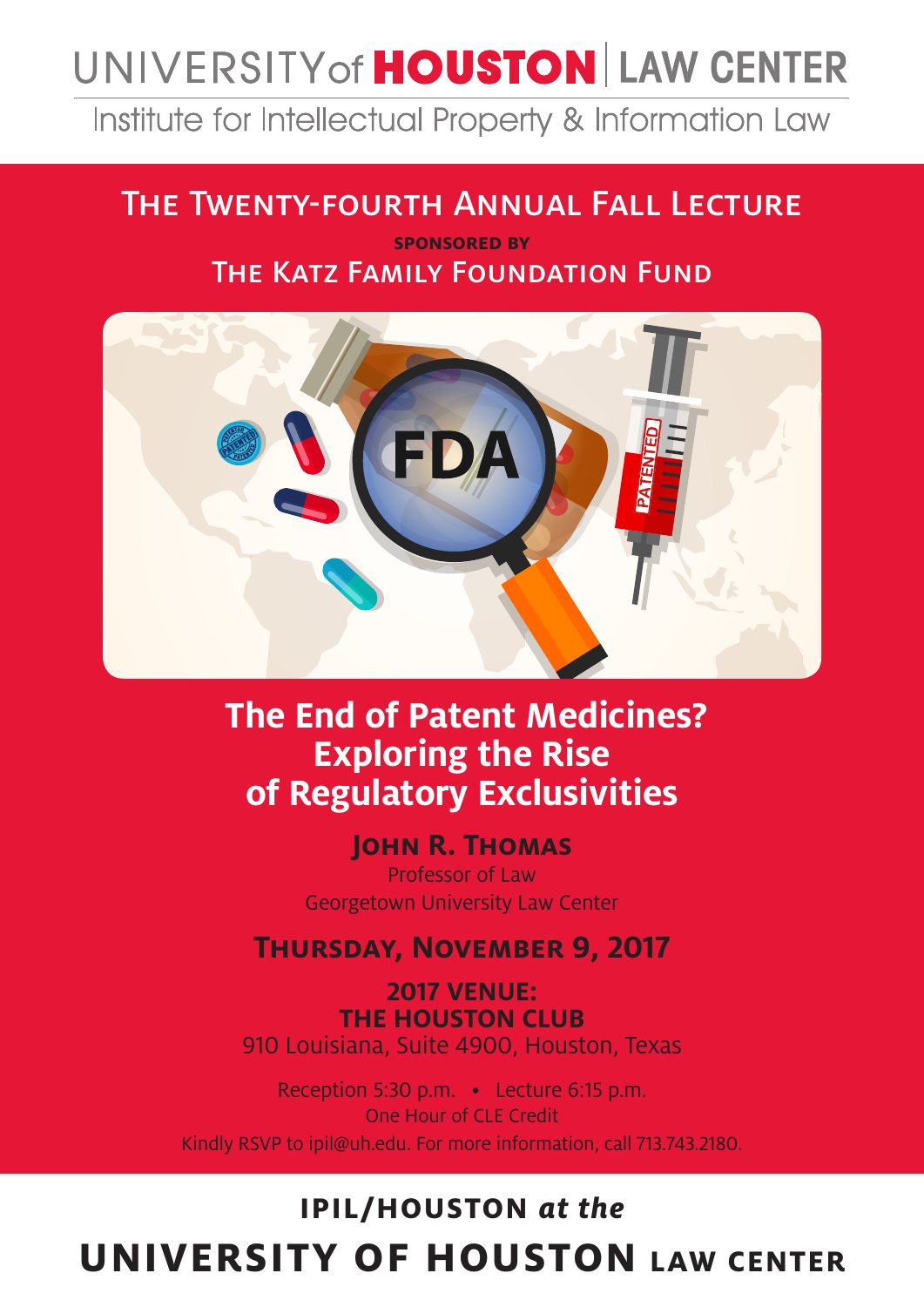#### **The Fall Lecture Sponsored by the Katz Family Foundation Fund**

Celebrating 24 Years of Serving Houston's Intellectual Property & Information Law Bar

#### **Past Presenters**

- **2016** DANIEL C.K. CHOW, The Ohio State University Moritz College of Law
- 2015 RUTH OKEDIJI, University of Minnesota Law School
- 2014 DENNIS D. CROUCH, University of Missouri School of Law
- 2013 ELIZABETH A. ROWE, University of Florida Levin College of Law
- **2012** HON. JIMMIE V. REYNA, U.S. Court of Appeals for the Federal Circuit
- 2011 ROBERT BRAUNEIS, George Washington University Law School
- **2010** | ANE K. WINN, University of Washington School of Law
- **2009** GREGORY N. MANDEL, Temple University Beasley School of Law
- **2008** MARGO A. BAGLEY, University of Virginia School of Law
- **2007** CLARISA LONG, Columbia University School of Law
- 2006 JOHN F. DUFFY, George Washington University Law School
- 2005 DAN L. BURK, University of Minnesota Law School
- 2004 DAVID | FRANKLYN, University of San Francisco School of Law
- 2003 WILLIAM F. LEE, Wilmer Cutler Pickering Hale and Dorr LLP
- **2002** HON. PAUL MICHEL, U.S. Court of Appeals for the Federal Circuit
- 2001 YSOLDE GENDREAU, Université de Montréal
- 2000 JERRE B. SWANN, Kilpatrick Stockton LLP
- **1999 JOSEPH STRAUS, Max Planck Institute for Innovation and Competition**
- **1998** JOHN R. THOMAS, Georgetown University Law Center
- 1997 HON. NANCY LINCK, U.S. Patent and Trademark Office
- 1996 Hon. Glenn Archer, Hon. Pauline Newman, and Hon. Edward Smith, U.S. Court of Appeals for the Federal Circuit
- **1995** DONALD S. CHISUM, Author, CHISUM ON PATENTS
- 1994 | OHN PEGRAM, Fish & Richardson P.C.

# **IPIL/HOUSTON**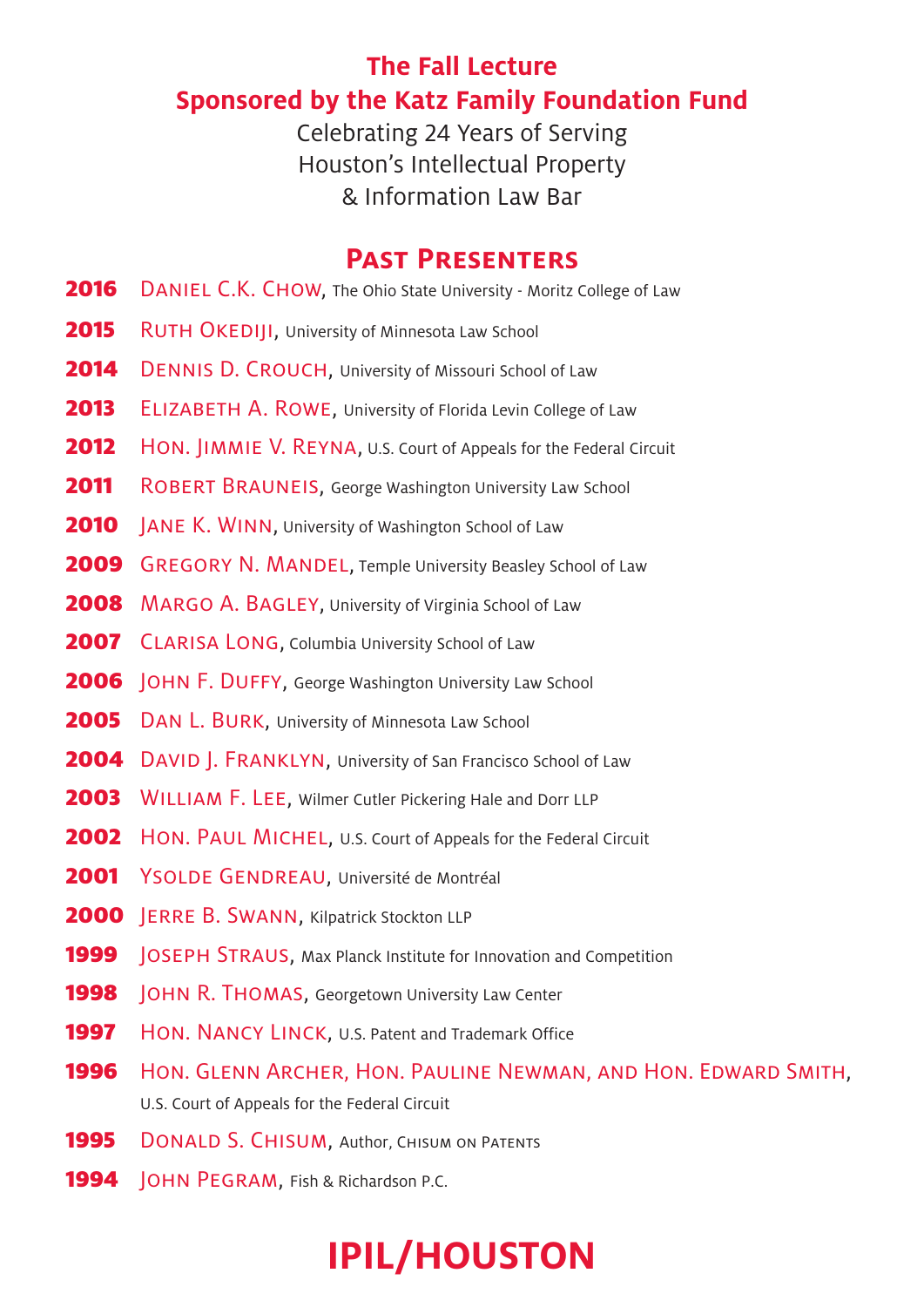

**John R. (Jay) Thomas** is Professor of Law at Georgetown University in Washington, D.C. Since 1999, he has served as a visiting scholar at the Congressional Research Service; he was also the inaugural Thomas Alva Edison Visiting Fellow at the United States Patent and Trademark Office. Jay previously served as law clerk to Chief Judge Helen Nies of the United States Court of Appeals for the Federal Circuit. He was a visiting researcher at the Institute of Intellectual Property in

Tokyo, Japan and the Max Planck Institute in Munich, Germany, and has served on the law faculties of George Washington, Cornell, and the University of Tokyo. He is the author of the treatise Pharmaceutical Patent Law. He holds a B.S. in Computer Engineering from Carnegie Mellon, a J.D. from the University of Michigan, and an LL.M. from George Washington University.

**Selected publications include:** Pharmaceutical Patent Law (Arlington, Va.: Bloomberg BNA 3d ed. 2015); *The End of "Patent Medicines"? Thoughts on the Rise of Regulatory Exclusivities,* 70 Food & Drug L.J. 39-53 (2015)*; Toward a Theory of Regulatory Exclusivities,*  in Patent Law in Global Perspective 345-376 (Ruth L. Okediji & Margo A. Bagley eds., New York: Oxford University Press 2014); *Authorized Generic Pharmaceuticals: Effects on Innovation,* in Pharmaceutical Industry: Innovation and Developments 1-14 (David A. Mancuso & Isobel M. Grenada eds., Hauppauge, N.Y.: Nova Science Publishers 2011).

#### **The End of Patent Medicines? Exploring the Rise of Regulatory Exclusivities**

The phrase "patent medicine" is not heard much these days. The dubious cures so heavily employed prior to the enactment of the Federal Food, Drug, and Cosmetic Act have been regulated out of existence by the Food and Drug Administration. The same fate may await patented pharmaceuticals--at least to the extent that a proprietary right issued by the United States Patent and Trademark Office serves as the primary intellectual property driver of innovation in the field of health care. FDA-administered exclusivities--currently numbering fifteen, with serious proposals for new proprietary rights before the 115th Congress--may soon come to dominate patents. This talk will explore the substantial consequences of this trend for both public health and the intellectual property landscape.